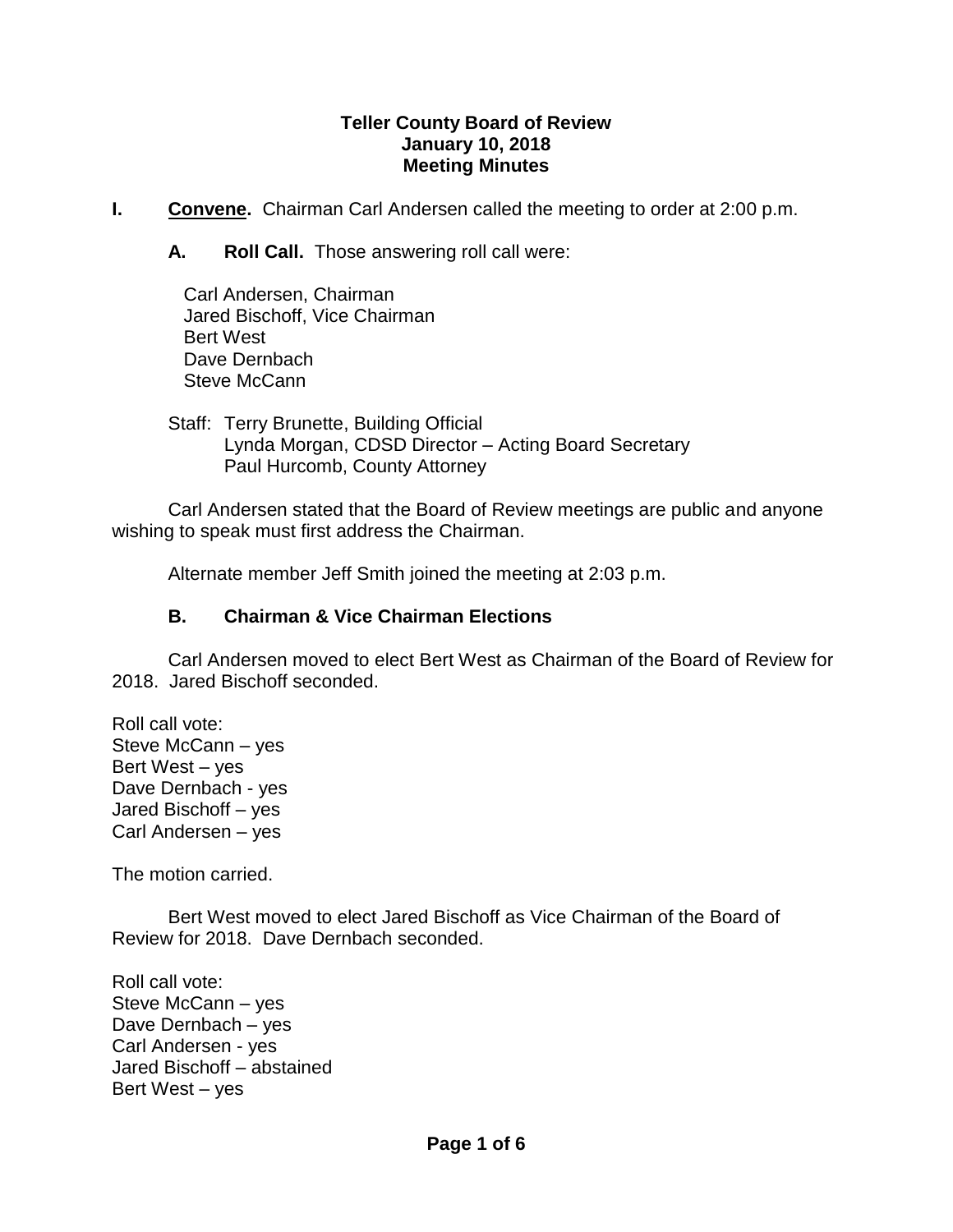The motion carried.

## **C. Approve Posting & Publication Site for the 2018 Board of Review Public Notices**

Jared Bischoff moved to approve the 2018 Board of Review posting and publication sites as presented, which include the Building Department at 800 Research Drive, the Northeast Teller Fire Department at 1010 Evergreen Heights Drive, the Centennial Building at 112 North A Street in Cripple Creek, a local newspaper and the Teller County web site. Carl Andersen seconded.

Roll call vote: Steve McCann – yes Dave Dernbach – yes Carl Andersen - yes Jared Bischoff – yes Bert West –yes

The motion carried.

# **D. Approve Meeting Dates and Times for 2018 and January 2019**

The Board reviewed the proposed schedule and due to New Year's Day holiday decided to move the meeting date to the 2<sup>nd</sup> Wednesday of the month, which would be January 9th, 2019.

Bert West moved to approve the Board of Review Meeting Dates for 2018 and January 2019, noting January 9th as the first meeting date of 2019. Jared Bischoff seconded.

Roll call vote: Steve McCann – yes Dave Dernbach – yes Carl Andersen - yes Jared Bischoff – yes Bert West –yes

The motion carried.

# **B. Review and Approve Minutes from the December 06, 2017 Meeting**

Jared Bischoff moved to approve the December 06, 2017 meeting minutes as presented. Carl Andersen seconded.

Roll call vote: Steve McCann – yes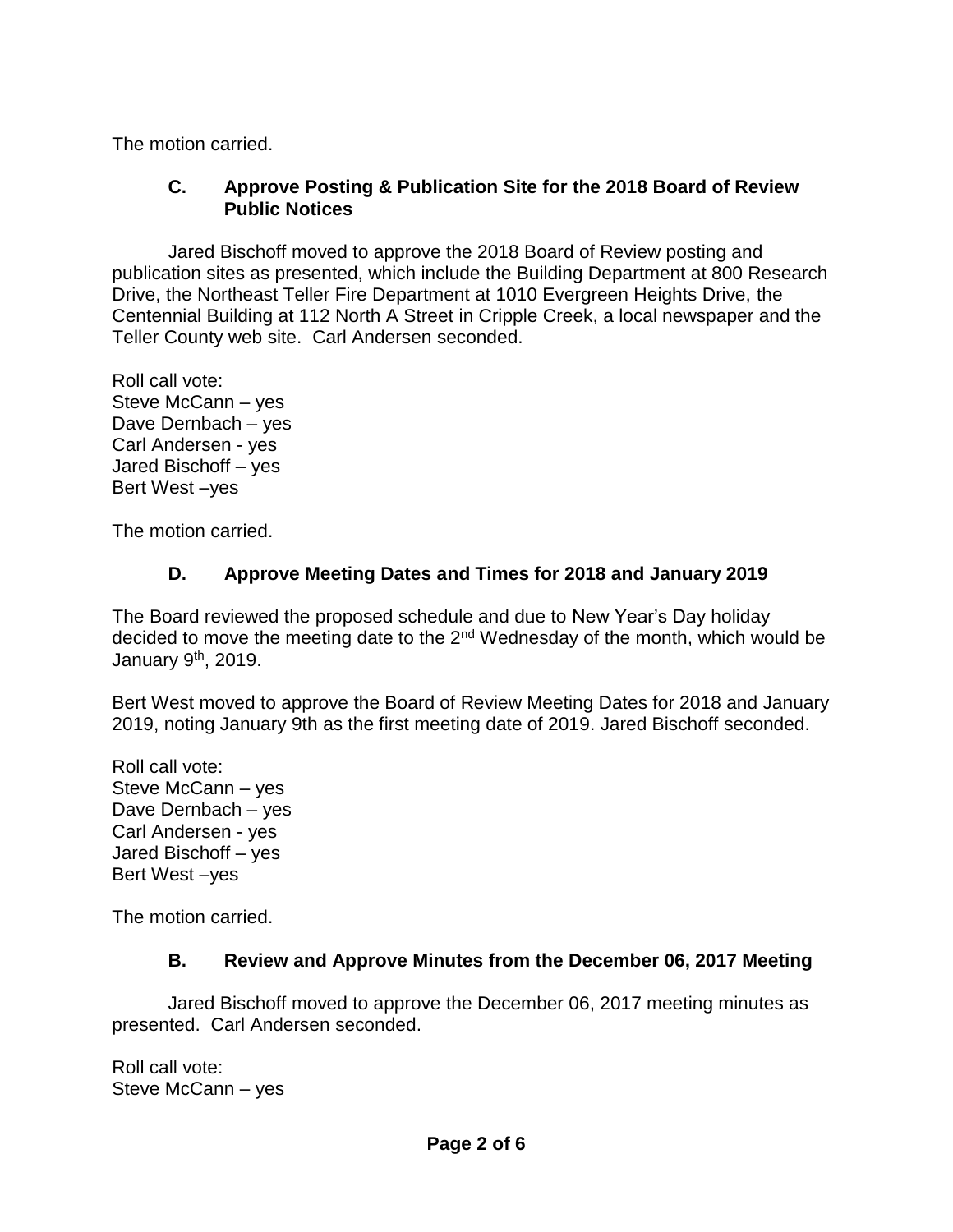Dave Dernbach – yes Carl Andersen – yes Jared Bischoff – yes Bert West - yes

The motion carried.

## **II. Contractor Licenses**

#### **A.** *Continued item:* **D&D Custom Homes Remodeling / Daniel S. Clark/ Class C-1**

Mr. Clark present. Mr. Clark gave a brief overview of his building experience and recent work history, which included but was not limited to the following:

- Been in business in Colorado since 2003
- Four homes currently under construction, one for the Parade of Homes, also completing a 3 room addition project
- Has lead on 15 track home project in Canyon City
- Started in the business with bathroom and kitchen remodel project
- Just started an HVAC division of the company, already has established an excavation and concrete division and custom home division
- Currently holds an ICC Class C residential certification

The license applied for in Teller County is to assist a friend in remodeling their home to accommodate ADA needs for their son.

There was further discussion between the applicant and the Board. The Board reviewed the submitted packet and asked Mr. Clark clarifying questions.

- Members discussed the Worker's Compensation Insurance coverage as it relates to the various Division of the Company. Mr. Clark stated that everyone currently working for his company are subcontractors that hold separate licenses and carry their own liability insurance. In the near future, the Company plans to offer their subcontractors full time employment at which time they will obtain Worker's Compensation Insurance for anyone hired as a full time employee.
- The Board indicated that until the Company has hired employees, all subcontractor must be licensed and insured for all jobs in Teller County.

Paul Hurcomb indicated that everything was in order with the Secretary of State.

Bert West opened this matter up for public comment. There being no public present. Close public comment.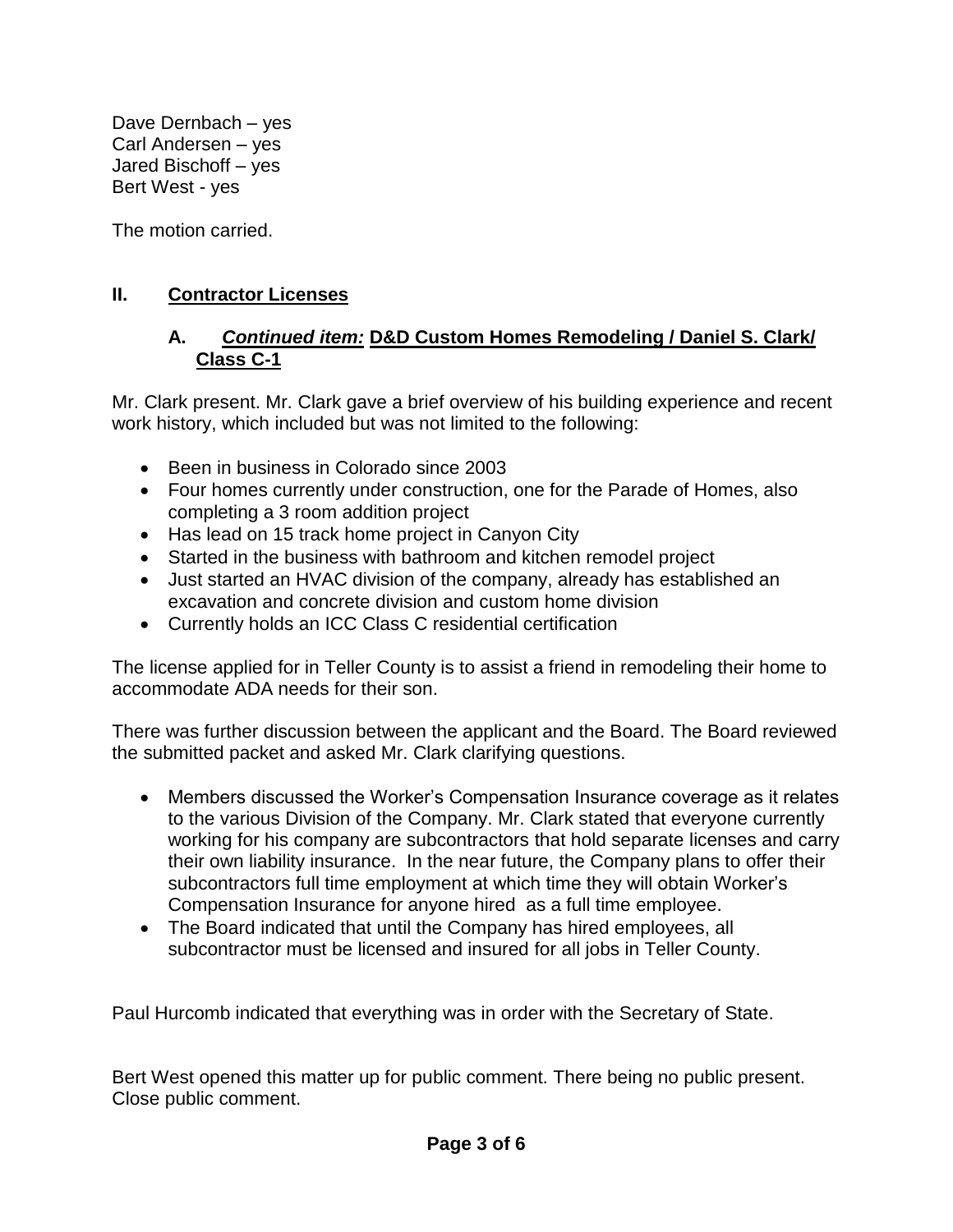Mr. Clark completed the Worker's Compensation Statement form by initialing, signing and dating in the appropriate areas.

Jared Bischoff moved to grant D&D Custom Homes Remodeling with Daniel S. Clark as the examinee, a Class C-1 license. Carl Andersen seconded.

Roll call vote: Steve McCann – yes Dave Dernbach – yes Carl Andersen – yes Jared Bischoff - yes Bert West – yes

The motion carried.

## **B.** *Continued item:* **Ellis Construction / Jason Ellis / Upgrade of License #28424 Class D - Concrete to Class C**

Mr. Ellis present. Mr. Ellis gave a brief overview of his building experience and recent work history, which included but was not limited to the following:

- Began working in the log home business with family members at the age of 16
- Became a log specialist for TJ Wood Products and was a foreman with them for 14 years
- Established own construction business while working with T J Wood Products
- Worked on Cabela's and Bass Pro projects as foreman for specialty work with logs. Also worked on a large Denver Zoo project
- Over the years has become knowledgeable in the various building trades
- Currently hold an ICC Class C residential certification. Also hold licenses throughout Colorado and in other States

Mr. Ellis has an opportunity to build a custom log home in Teller County.

There was further discussion between the applicant and the Board. The Board reviewed the submitted packet and asked Mr. Ellis clarifying questions.

 Mr. Ellis indicated that in the past, he did have crews working for him but in 2006, down sized the company, is now a sole proprietor, and has no employees.

Bert West opened this matter up for public comment. There being no public present. Close public comment.

Dave Dernbach moved to upgrade Class D concrete license #28424 for Ellis Construction with Jason Ellis as Examinee to a Class C license.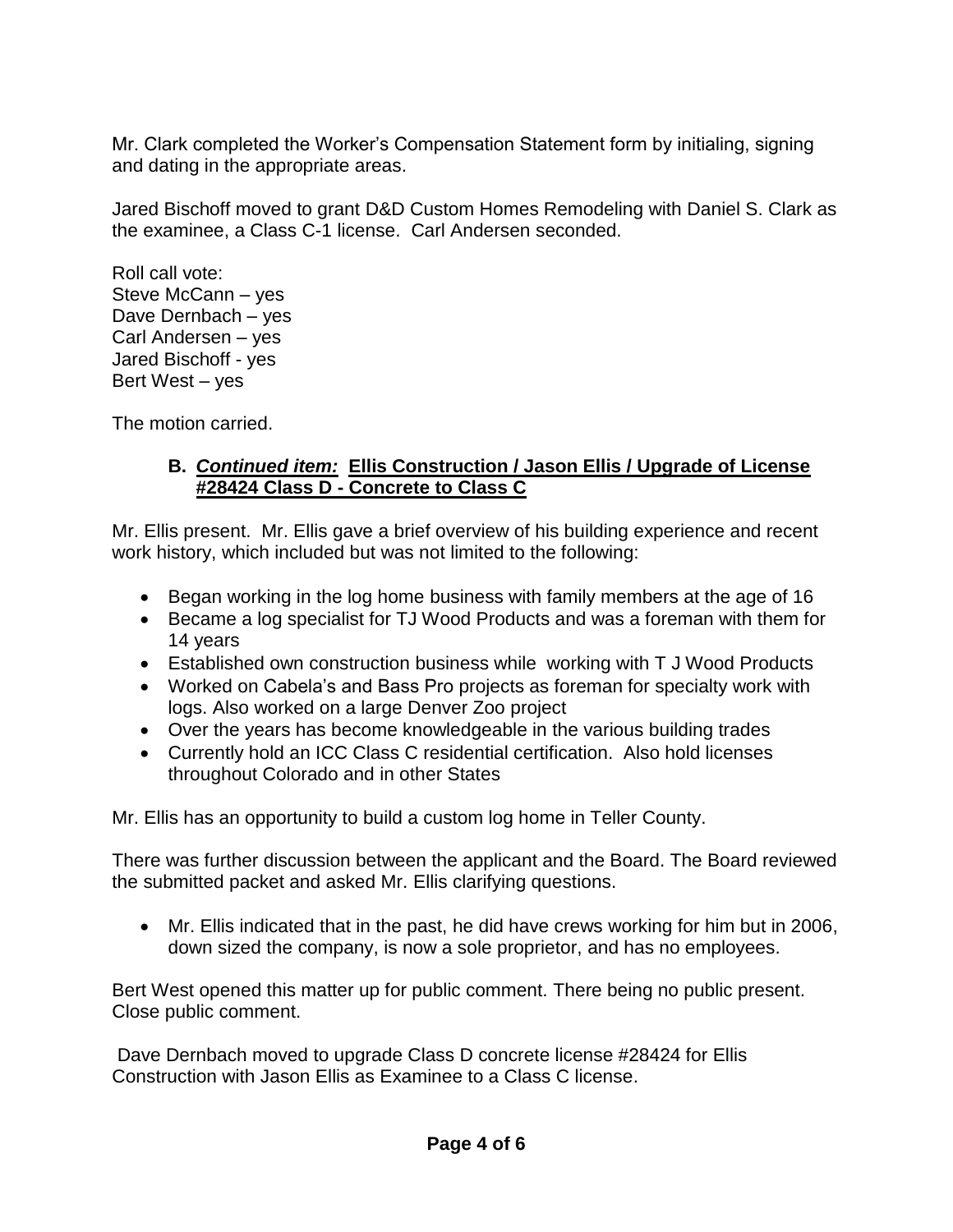Roll call vote: Steve McCann – yes Dave Dernbach – yes Carl Andersen – yes Jared Bischoff - yes Bert West – yes

The motion carried.

# **C. Skyline Services, Inc. / Peter Szendrey / upgrade #3001 Class D to Class C**

Mr. Szendrey present. Mr. Szendrey gave a brief overview of his building experience and recent work history, which included but was not limited to the following:

- Been in the construction industry in Teller County since 1989
- Been building log homes in Teller, Park, and El Paso counties since 1997
- Has a number of subcontractors that can provide all phases of construction

Mr. Szendrey has an opportunity to build a home in Teller County.

Bert West opened this matter up for public comment. There being no public present. Close public comment.

Paul Hurcomb indicated that everything was in order with the Secretary of State.

Jared Bischoff moved to upgrade #3001 Class D with Peter Szendrey as the examinee to a Class C license. Carl Andersen seconded.

Roll call vote: Steve McCann – yes Dave Dernbach – yes Carl Andersen – yes Jared Bischoff - yes Bert West – yes

The motion carried.

# **D. Double Diamond Homes, Inc./ Kyle Dickerson / Class C**

Mr. Dickerson is not present.

Bert West continued this item to the next scheduled Board of Review meeting on February 7, 2018. Staff to contact Mr. Dickerson of the new meeting date.

### **III. Board Discussion**